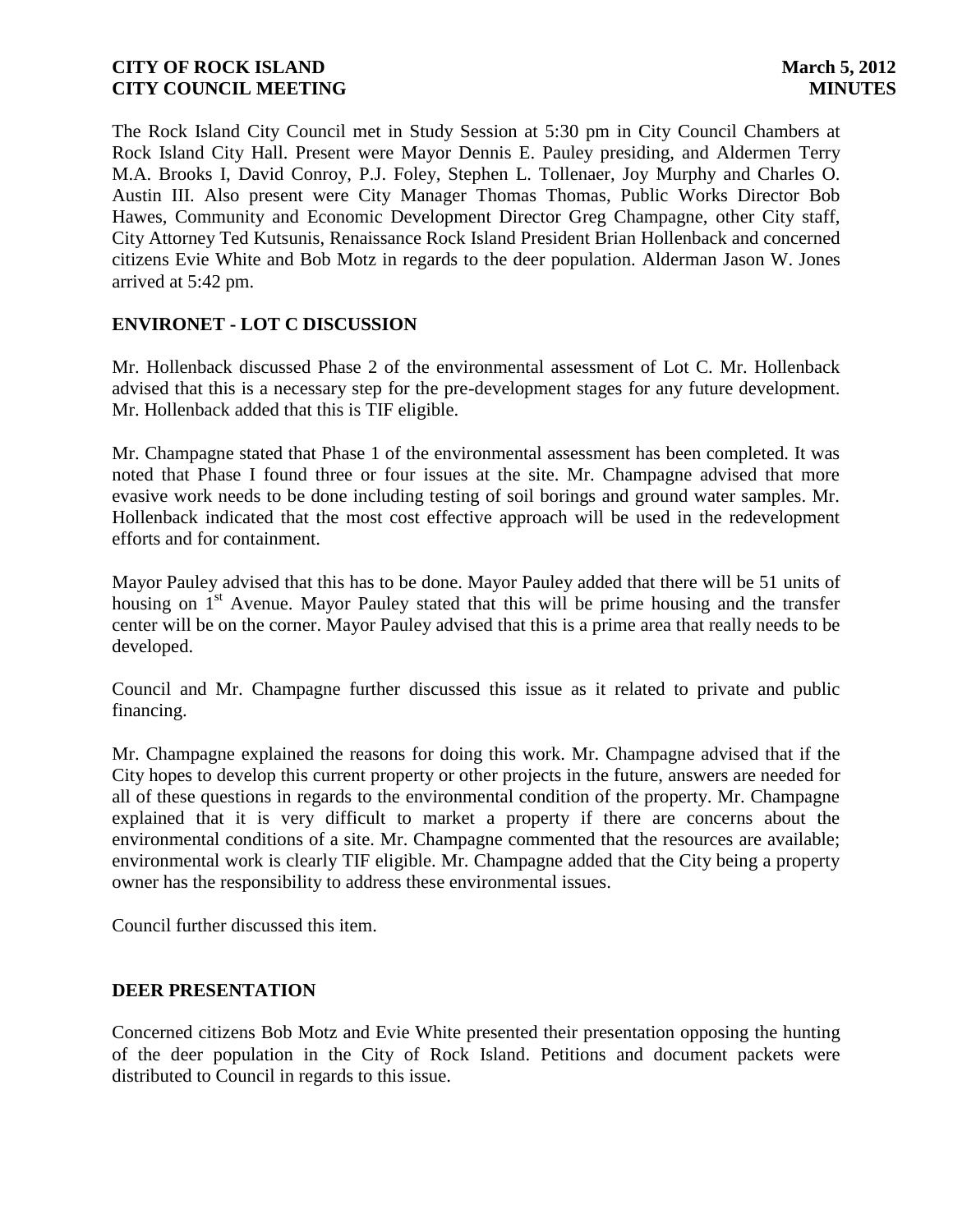Mr. Bob Motz of 2535 River Heights Drive stepped forward. Mr. Motz attended the Study Session on behalf of the people that did not want deer hunting in the City.

Mr. Motz advised that some hunters signed their petitions opposing the hunting of deer in the city of Rock Island. Mr. Motz made reference to some newspaper articles he had read that stated habitat loss and lack of predators has caused the increase in the number of deer. It was noted that there are now more deer in Illinois. Mr. Motz discussed the types of plants that deer like to nibble on. Mr. Motz referred to the packet and stated that the deer are incredible animals and he loves seeing the deer in his yard.

Mr. Motz made reference to a letter included in the packet from the Fish and Wildlife Service and stated that the letter advised that before anything is done about deer, an aerial population survey should be done. Mr. Motz referred to the deer nuisance data report from the Police Department and advised that the report concludes that the deer population does not pose a threat to public safety and it is recommended that the City not engage in lethal population control. Mr. Motz added that the report stated that from 2001 to 2010, there has not been a spike in the number of deer-vehicle accidents. Mr. Motz further discussed this issue. Mr. Motz discussed Lyme disease as it related to deer.

Mr. Motz gave several suggestions as an alternative to deer hunting. Mr. Motz advised that an option for reducing deer-vehicle accidents is the Strieter - Lite, which is a reflector. It was noted that these are roadside reflectors that keep deer from crossing the road; the vehicle lights bounce off of the reflectors. Mr. Motz commented that most deer that cross the roads do so at dusk and dawn. Mr. Motz also discussed deer and trees. Mr. Motz stated that screen or wire can be put around the trunk of sapling trees as a deterrent. Mr. Motz added that another option to keep the deer population from increasing is sterilization. Mr. Motz advised that sterilization could be done by darting or capture and injection.

Mr. Motz discussed deer removal permits. Mr. Motz also discussed poaching as it related to controlled deer hunts. In addition, Mr. Motz discussed costs as it related to organization, supervision and liability insurance concerning controlled deer hunts.

Ms. Evie White of 4004  $17<sup>th</sup>$  Street stepped forward. Ms. White stated that she lives in a wooded area and has learned to garden a different way. Ms. White advised that she has rain gardens, vegetable gardens, flower gardens and sun and shade gardens. It was noted that Ms. White also has raccoons, groundhogs, squirrels and deer.

Ms. White pointed out that the groundhogs, moles and raccoons do more damage to her gardens than a deer could ever do. It was noted that Ms. White has lots of deer at her property. Ms. White commented that she loves seeing the deer on her property and they do not eat her hostas. Ms. White added that a deer never kills a plant, it just eats it down so far and then the plant will grow again. Ms. White stated that there are other avenues to take besides killing that will take care of critters.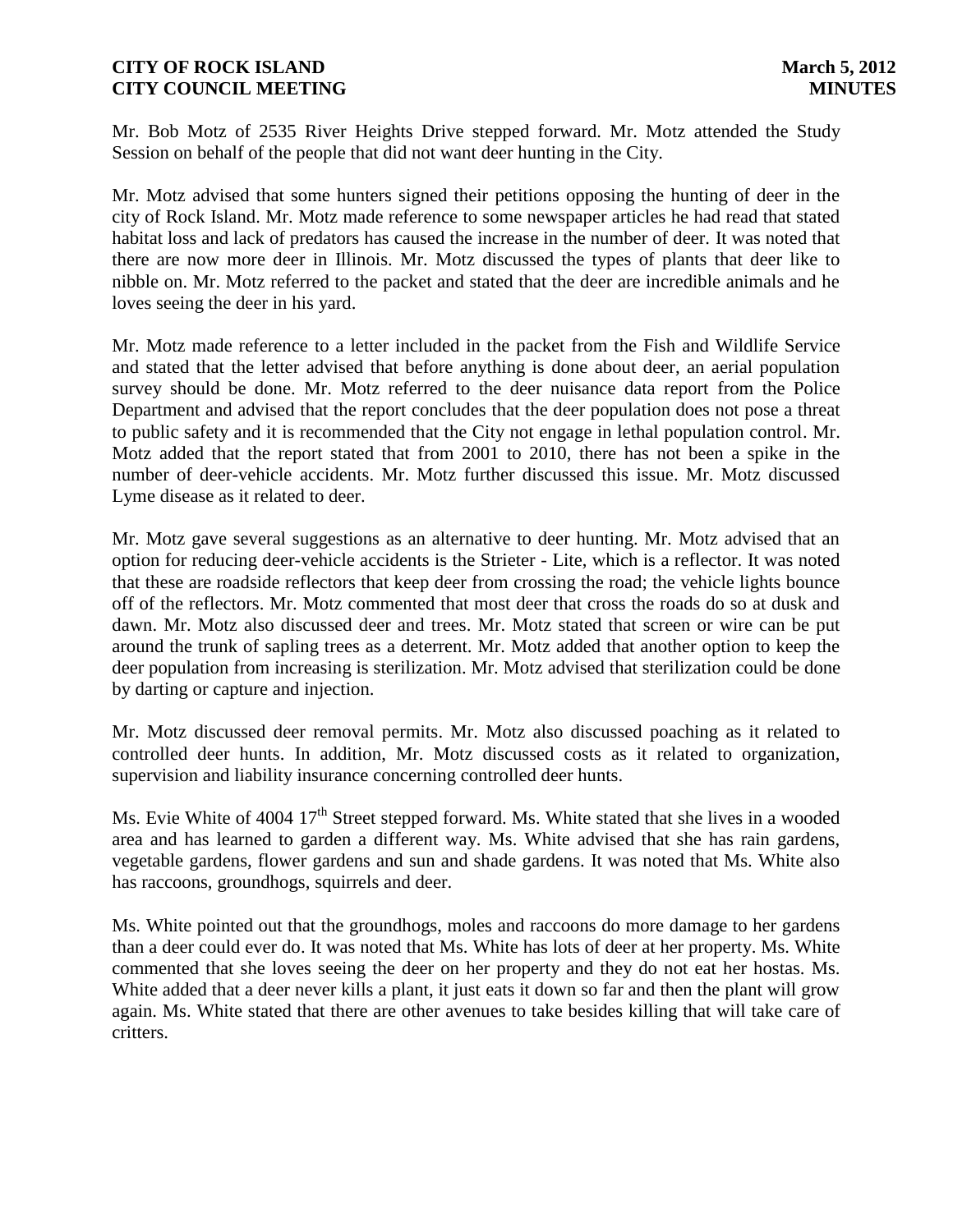Ms. Diane Schuch of 9904 14<sup>th</sup> Street West stepped forward. Ms. Schuch stated that she lives on nine wooded acres and has a lot of deer on her property and she enjoys them. Ms. Schuch stated that she hoped the deer population would not be killed.

Mr. Joe Schuch of 9904 14<sup>th</sup> Street West stepped forward. Mr. Schuch opposed the hunting of deer in the City. Mr. Schuch stated that he enjoys watching the deer. Mr. Schuch had concerns in regards to accidents and liability if the City were to allow deer hunting.

Ms. Jean Shaul of 931 20<sup>th</sup> Street stepped forward. Ms. Shaul stated that she had no tolerance for the hunting of deer and firmly opposed deer hunting.

# **ADJOURNMENT**

A motion made by Alderman Jones and seconded by Alderwoman Murphy to adjourn the meeting carried by the following Aye and No vote. Those voting Aye being, Alderman Brooks, Alderman Conroy, Alderman Foley, Alderman Tollenaer, Alderman Jones, Alderwoman Murphy and Alderman Austin; those voting No, none. The meeting was adjourned at 6:15 pm.

> \_\_\_\_\_\_\_\_\_\_\_\_\_\_\_\_\_\_\_\_\_\_\_\_\_\_\_\_\_\_ Aleisha L. Patchin, City Clerk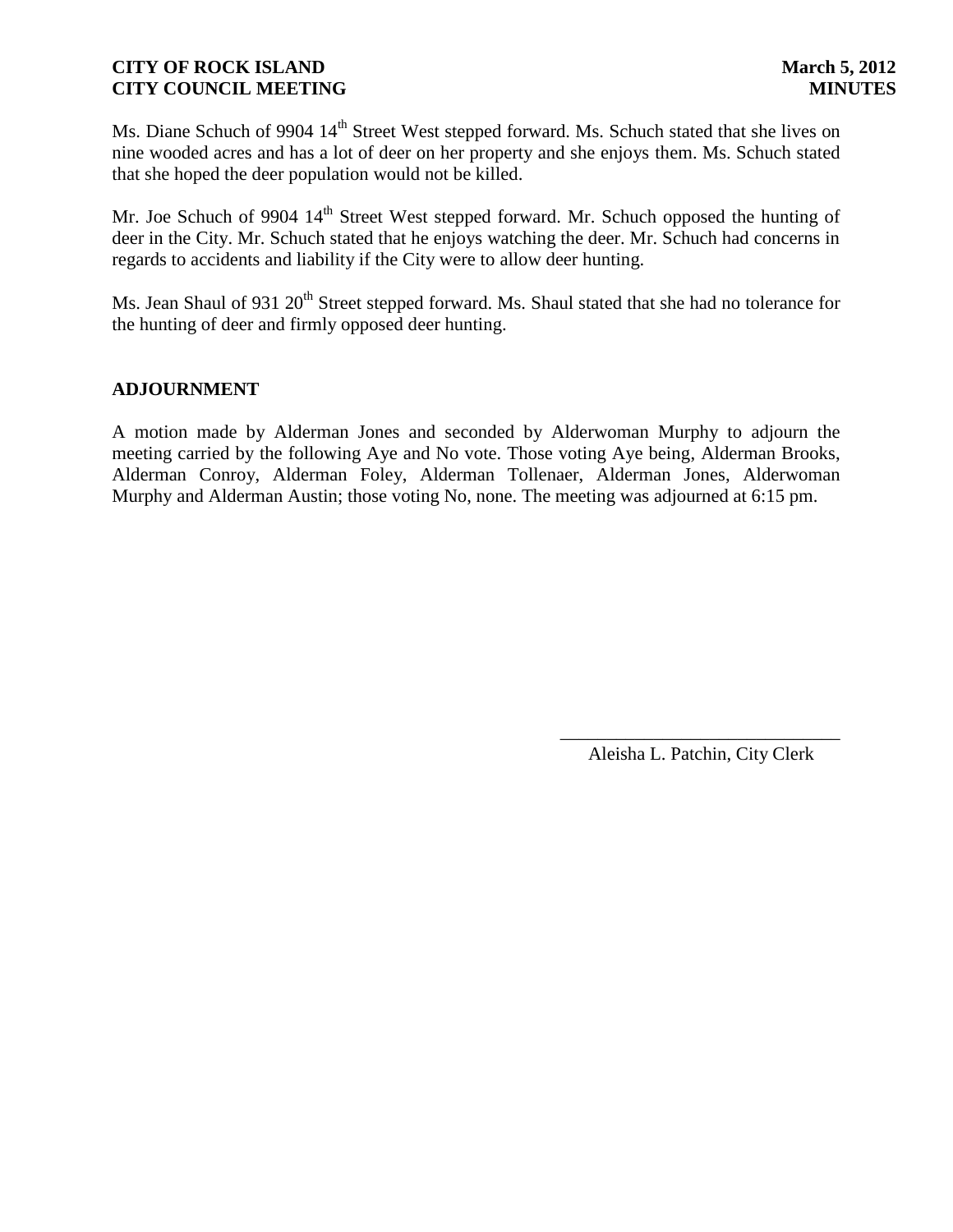Rock Island City Council met in regular session at 6:45 pm in Council Chambers of Rock Island City Hall. Present were Mayor Dennis E. Pauley presiding, and Aldermen Terry M.A. Brooks I, David Conroy, P. J. Foley, Stephen L. Tollenaer, Jason W. Jones, Joy Murphy and Charles O. Austin III. Also present were City Manager Thomas Thomas and City Attorney Ted Kutsunis.

#### **Introductory Proceedings**

Mayor Pauley called the meeting to order and led in the Pledge of Allegiance. Alderwoman Murphy gave the Invocation.

### Agenda Item #5 **Minutes of the meeting of February 20, 2012 and Minutes of the meeting of February 25, 2012.**

A motion was made by Alderwoman Murphy and seconded by Alderman Austin to approve the Minutes of the meeting of February 20, 2012 and Minutes of the meeting of February 25, 2012. The motion carried by the following Aye and No vote; those voting Aye being, Alderman Brooks, Alderman Conroy, Alderman Foley, Alderman Tollenaer, Alderman Jones, Alderwoman Murphy and Alderman Austin; those voting No, none.

#### Agenda Item #6 **Update Rock Island by Mayor Pauley.**

Mayor Pauley advised that if anyone is in the mood for an afternoon treat of arts, culture, history or entertainment, check out the Rock Island Library's new Senior Series of programs. Mayor Pauley commented that although the programs are open for anyone, they are specifically targeted for seniors and retirees who are available during the day. It was noted that most programs start at 2:00 pm on selected Tuesdays in the Rock Island Main Library Community Room at  $401 \, 19^{th}$ Street. All are free and open to the public. Mayor Pauley indicated that the series starts with a special tribute to workers on the home front for Women's History Month in March. Mayor Pauley advised that Kris Leinicke, Director of the Rock Island Arsenal Museum will lead a photo presentation on **"**Women Serving Our Nation in WWI and WWII**"** at 2:00 pm on Tuesday, March  $13<sup>th</sup>$  at the Rock Island Main Library Community Room at 401  $19<sup>th</sup>$  Street. It was noted that the program will discuss the many contributions of women in wartime at the Rock Island Arsenal.

Mayor Pauley stated that the Ninth Annual Quad Cities Henry Farnam Dinner, celebrating the  $150<sup>th</sup>$  Anniversary of the Rock Island Arsenal will be held on Friday, March  $9<sup>th</sup>$  at Jumer's Casino & Hotel, Rock Island. It was noted that the keynote speaker is Leslie D. Jensen, Curator of Arms and Armor at West Point Museum. Mayor Pauley added that Mr. Jensen will discuss the role of the Rock Island Arsenal in the national army from 1862 to 1920. It was noted that there will be a cash bar and displays will open at 5:00 pm. The Mayor commented that dinner is at 6:00 pm and the program begins at 7:00 pm. Mayor Pauley indicated that tickets are \$40.00 per person. It was noted that reservations are due March 6<sup>th</sup>. Mayor Pauley advised to register online at [www.riveraction.org.](http://www.riveraction.org/)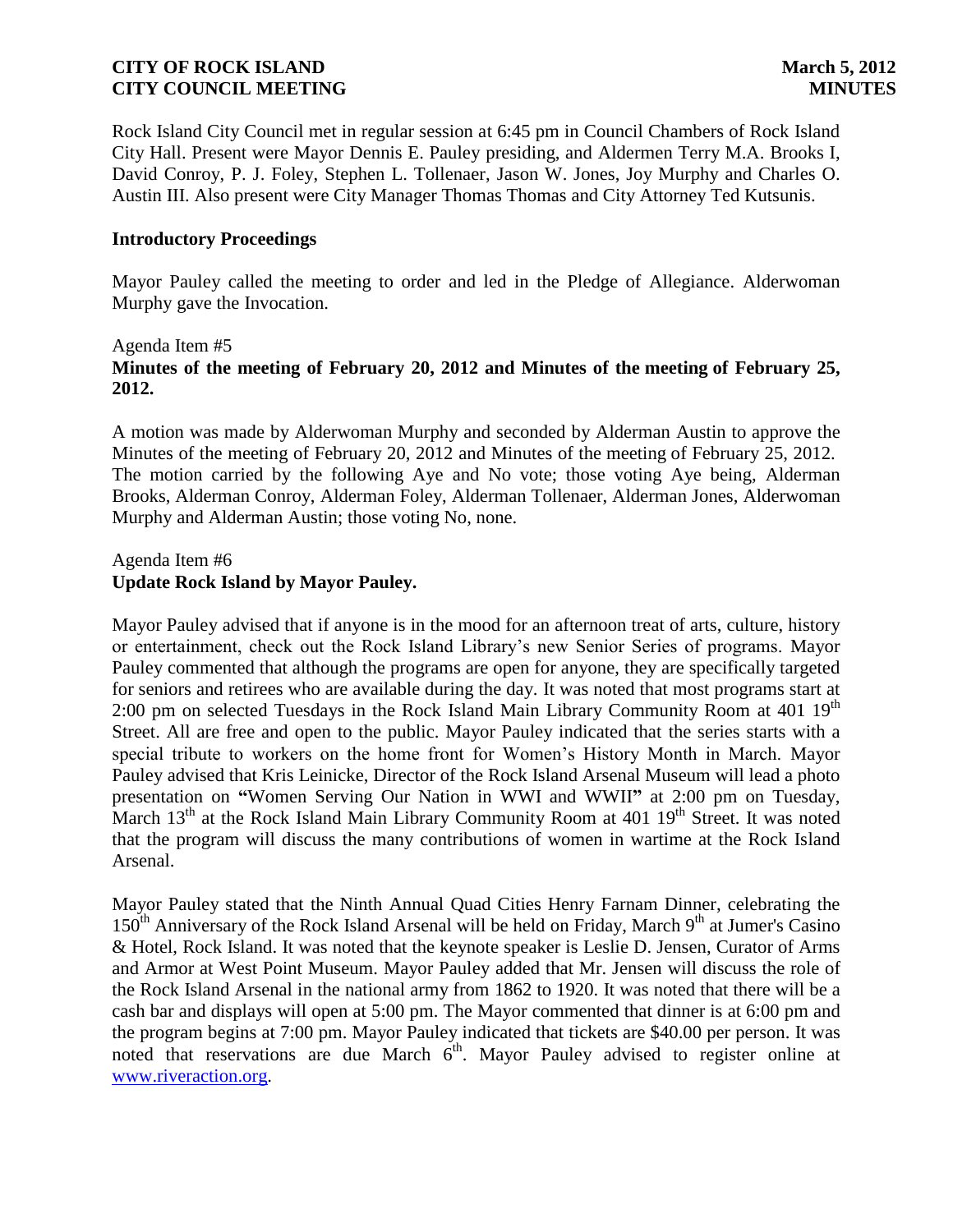Mayor Pauley indicated that the Broadway Historic District Association's Beautification Committee is looking for plants to beautify street corners. It was noted that they specifically want hostas and Stella d'Oro daylilies. Mayor Pauley stated that if anyone has some of these plants that they would like to donate, please email Anthony Heddlesten at [hddlesten@gmail.com.](mailto:hddlesten@gmail.com)

Mayor Pauley stated that the Friends of the Library provide seniors with a monthly program and lunch at 11:30 am on the second Monday of each month at the First Baptist Church of Rock Island at 3020  $30<sup>th</sup>$  Street. It was noted to RSVP to 786-5293. Mayor Pauley stated that the topic for March  $12<sup>th</sup>$  is "What's New at the Zoo" with Niabi Zoo Director Mark Ryan.

#### Agenda Item #7

# **Proclamation declaring the week of March 4 through March 10, 2012 as Women In Construction Week**.

Mayor Pauley read the Proclamation. Ms. Missy Gasiorowski and Ms. Rhonda Osbourne accepted that proclamation. Ms. Gasiorowski thanked the Mayor for the proclamation. Ms. Gasiorowski stated that Women in Construction is across the nation, and its mission is to enhance the success of women in the construction industry. Ms. Gasiorowski stated that they accomplish this through educational opportunities, networking and community or service projects.

Agenda Item #8

# **Proclamation declaring the week of March 11 through March 17, 2012 as Brain Awareness Week.**

Mayor Pauley read the Proclamation. Ms. Carol Triebel, President of the Pilot Club in Moline thanked the Mayor for the proclamation. Ms. Triebel stated that their motto is dedicated to service and committed to brain awareness. Ms. Triebel discussed the Project Lifesaver Program that the Pilot Club brought to Rock Island County. Ms. Triebel explained that it is the fastest and most effective rescue program for first responders. Ms. Triebel pointed out that a personalized radio transmitter (bracelet) is placed on a person that may tend to wander. If a person wanders, the first responders will find them within 30 minutes. It was noted that they have a 100% success rate. Ms. Triebel encouraged anyone that has a loved one that tends to wander to sign up with the Rock Island County Sheriff's Department. Ms. Triebel further discussed this program.

### Agenda Item #9 **Proclamation declaring March as American Red Cross Month.**

Mayor Pauley read the Proclamation. No one was available to accept the proclamation. Mayor Pauley discussed how fundraising for the Red Cross has been extremely difficult this year with all of the devastation that has taken place across the country. Mayor Pauley encouraged all citizens to help the Red Cross.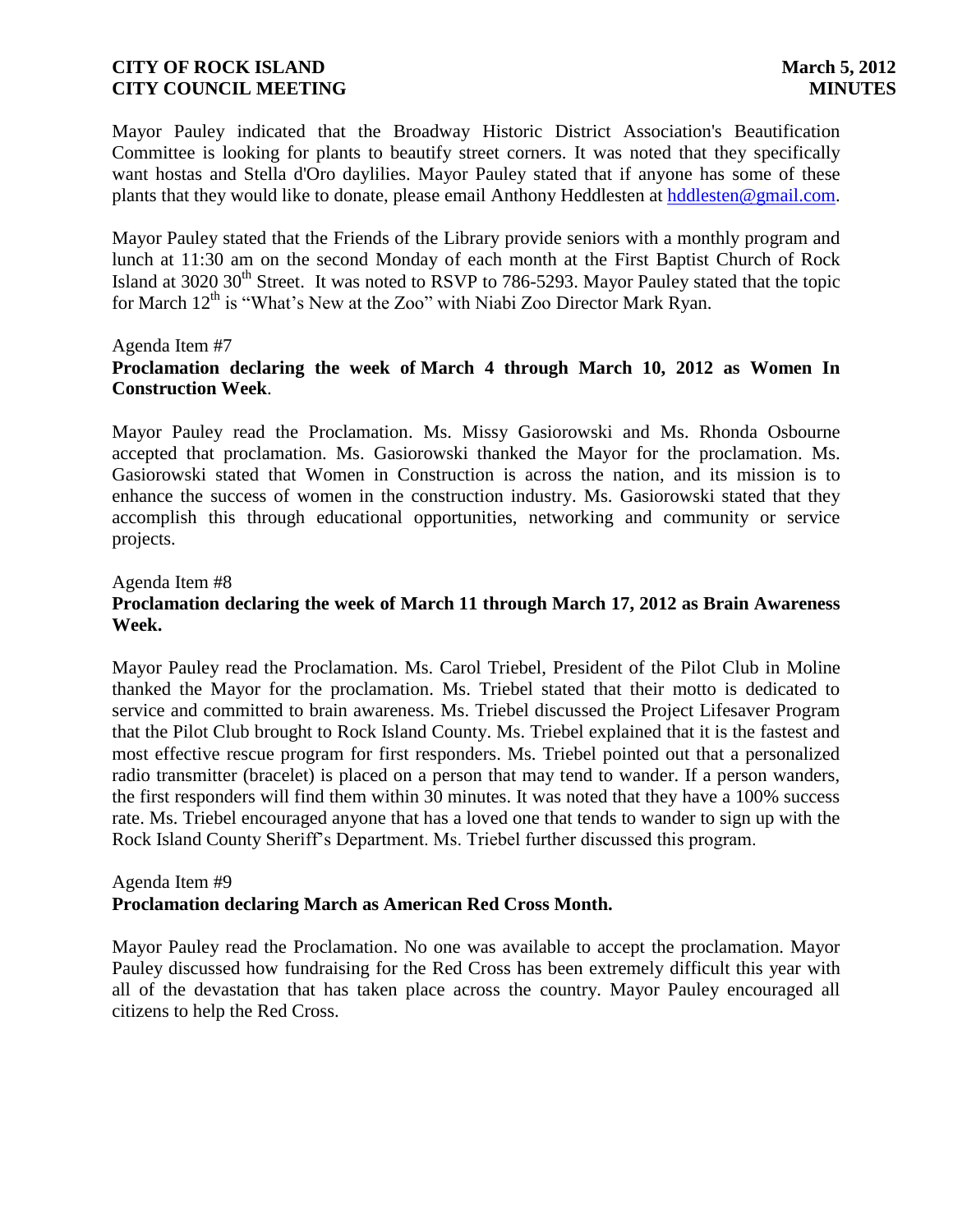### Agenda Item #10 **A Special Ordinance providing for the donation of property at 526 40th Street to LRC Real Estate, Inc**.

It was moved by Alderman Conroy and seconded by Alderman Foley to consider, suspend the rules and pass the ordinance.

Alderman Austin inquired upon Community and Economic Development Director Greg Champagne to explain what this ordinance entails.

Mr. Champagne advised that this is one of a number of properties that the City acquired as part of the Rock Island County Tax Auction process. Mr. Champagne further explained the process. Mr. Champagne advised that this property was bought on behalf of LRC Developers and the City paid \$1,000.00 for this property. Mr. Champagne offered that the long term plan is to add to LRC's holdings in that part of the neighborhood. Mr. Champagne added that the approach is to buy the property and donate it to them; they are responsible for demolishing the building. It was noted that the demolition cost will be approximately \$12 to \$15 thousand dollars. Mr. Champagne advised that this will get a blighted property and house out of the neighborhood; it puts the property back on the tax rolls; and it puts it into private hands that will maintain the property.

At this time, Alderman Austin made a motion to amend. It was moved by Alderman Austin to amend Section Two of the ordinance to include that the donation shall be contingent upon LRC Real Estate, Inc. obtaining and executing a contract for demolition of the structure on the property not less than 90 days from the date of this ordinance. Alderwoman Murphy seconded.

Council further discussed this item in regards to whether or not 90 days was enough time.

After discussion, the amendment to the motion carried by the following Aye and No vote; those voting Aye being, Alderman Brooks, Alderman Conroy, Alderman Foley, Alderman Tollenaer, Alderman Jones, Alderwoman Murphy and Alderman Austin; those voting No, none.

The final motion reads as follows:

It was moved by Alderman Conroy and seconded by Alderman Foley to consider, suspend the rules and pass the ordinance and that Section Two of the ordinance shall include that the donation shall be contingent upon LRC Real Estate, Inc. obtaining and executing a contract for demolition of the structure on the property not less than 90 days from the date of this ordinance. The motion carried by the following Aye and No vote; those voting Aye being, Alderman Brooks, Alderman Conroy, Alderman Foley, Alderman Tollenaer, Alderman Jones, Alderwoman Murphy and Alderman Austin; those voting No, none.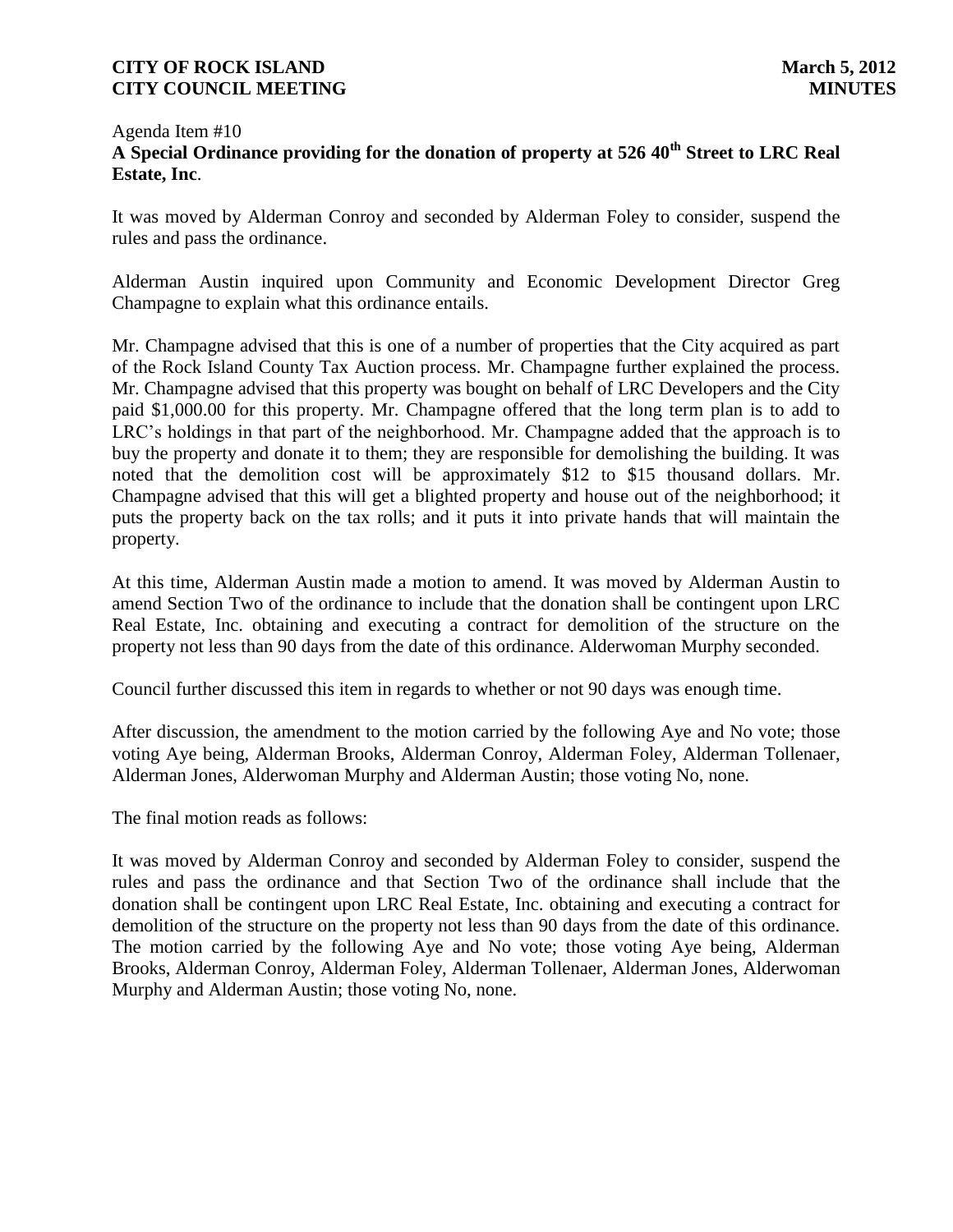#### Agenda Item #11

# **A Special Ordinance establishing a no parking zone for 80 feet on the south side of 10th Avenue beginning 70 feet from the intersection of 34th Street.**

Alderwoman Murphy moved and Alderman Jones seconded to consider, suspend the rules and pass the ordinance. The motion carried by the following Aye and No vote; those voting Aye being, Alderman Brooks, Alderman Conroy, Alderman Foley, Alderman Tollenaer, Alderman Jones, Alderwoman Murphy and Alderman Austin; those voting No, none.

# Agenda Item #12 **A Special Ordinance establishing a water rate increase in the city of Rock Island.**

It was moved by Alderman Austin and seconded by Alderman Conroy to consider, suspend the rules and pass the ordinance. The motion carried by the following Aye and No vote; those voting Aye being, Alderman Brooks, Alderman Conroy, Alderman Foley, Alderman Tollenaer, Alderman Jones, Alderwoman Murphy and Alderman Austin; those voting No, none.

# Agenda Item #13 **CLAIMS**

It was moved by Alderman Austin and seconded by Alderwoman Murphy to accept the following reports and authorize payment as recommended. The motion carried by the following Aye and No vote; those voting Aye being, Alderman Brooks, Alderman Conroy, Alderman Foley, Alderman Tollenaer, Alderman Jones, Alderwoman Murphy and Alderman Austin; those voting No, none.

- a. Report from the Administrative Services Department regarding payment in the amount of \$5,344.70 to Kutsunis and Weng for legal services rendered for the month of February.
- b. Report from the Public Works Department regarding payment in the amount of \$7,944.34 to Greenwood Cleaning Systems, \$4,246.35 to Great Western Supply, \$313.74 to B.L. Murray and \$282.97 to Amsan for janitorial supplies. (046)
- c. Report from the Public Works Department regarding payment #14 in the amount of \$15,039.68 to General Constructors, Inc. for services provided for the Public Works Street Garage project. (050)
- d. Report from the Public Works Department regarding payment #4 and final in the amount of \$74,472.55 to Valley Construction for services provided for the Rock Island Parkway Improvements project. (051)
- e. Report from the Public Works Department regarding final payment in the amount of \$338,248.59 to the Treasurer of the State of Illinois for the City's share of the  $30<sup>th</sup>$ Street Resurfacing from  $31<sup>st</sup>$  Avenue to Blackhawk Road project. (052)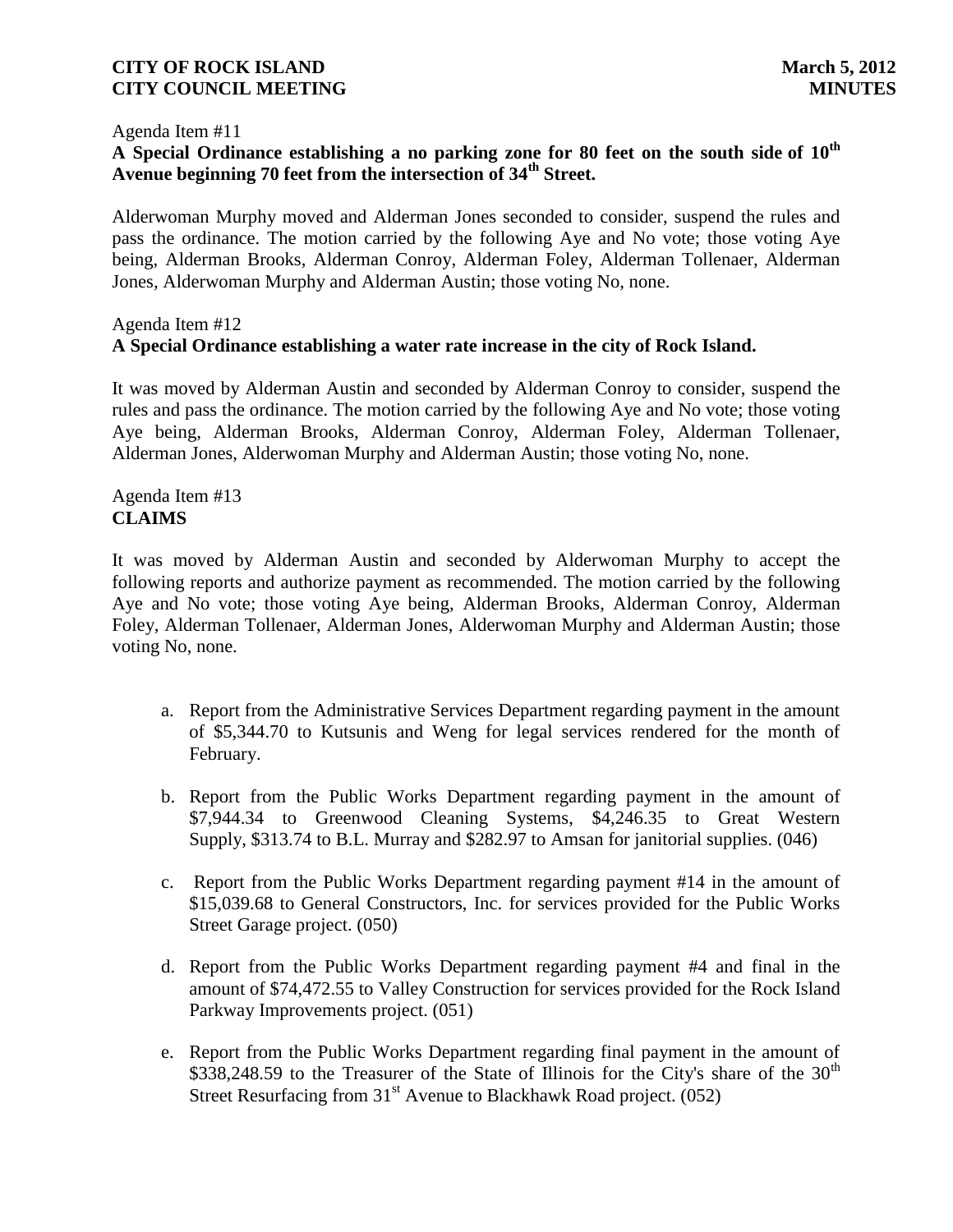f. Report from the Police Department regarding payment in the amount of \$18,305.00 to McClaren, Wilson and Lawrie, Inc. for the Police Department facility needs assessment. (007)

#### Agenda Item #14

# **Claims for the weeks of February 17 through February 23 in the amount of \$350,387.96 and February 24 through March 1 in the amount of \$341,350.52.**

Alderman Jones moved and Alderman Foley seconded to allow the claims. The motion carried by the following Aye and No vote; those voting Aye being, Alderman Brooks, Alderman Conroy, Alderman Foley, Alderman Tollenaer, Alderman Jones, Alderwoman Murphy and Alderman Austin; those voting No, none.

#### Agenda Item #15 **Payroll for the weeks of February 6 through February 19 in the amount of \$1,268,088.24.**

 It was moved by Alderman Foley and seconded by Alderwoman Murphy to allow the payroll. The motion carried by the following Aye and No vote; those voting Aye being, Alderman Brooks, Alderman Conroy, Alderman Foley, Alderman Tollenaer, Alderman Jones, Alderwoman Murphy and Alderman Austin; those voting No, none.

#### Agenda Item #16

# **Report from the Administrative Services Department regarding an agreement for City Attorney legal services, recommending a three year contract with Kutsunis, Weng and Morrison at the rate of \$120.00 per hour and \$77,250.00 for the annual retainer fee effective April 1, 2012.**

Alderman Conroy moved and Alderman Austin seconded to approve the agreement as recommended and authorize the City Manager to execute the contract documents. The motion carried by the following Aye and No vote; those voting Aye being, Alderman Brooks, Alderman Conroy, Alderman Foley, Alderman Tollenaer, Alderman Jones, Alderwoman Murphy and Alderman Austin; those voting No, none.

At this time, Alderman Austin inquired upon City Attorney Ted Kutsunis for an introduction.

City Attorney Kutsunis thanked the City for approving the law firm's proposal. City Attorney Kutsunis stated that they are happy to continue their services for the City of Rock Island and look forward to many more years of continued service. Mr. Kutsunis introduced Attorney David Morrison to Council. It was noted that Attorney Morrison will be the Assistant City Attorney.

Attorney Morrison thanked Council for the opportunity to provide services to the City and looked forward to working with Council.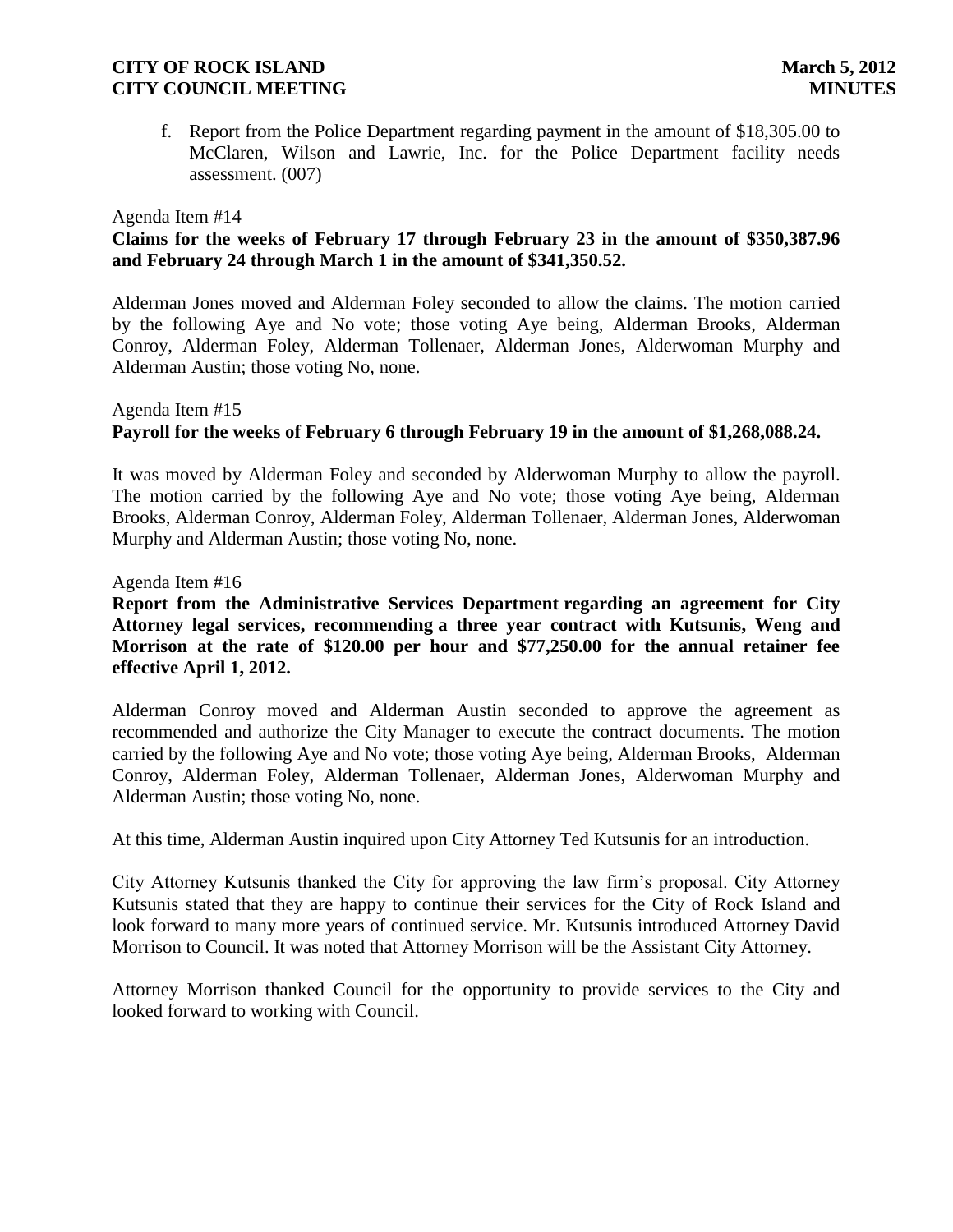#### Agenda Item #17

# **Report from the Community and Economic Development Department regarding an agreement with Rock Island Economic Growth Corporation for committing \$100,000.00 of Downtown TIF funds to create five apartments at 1610 to 1618 2nd Avenue.**

 It was moved by Alderman Jones and seconded by Alderman Foley to approve the agreement as recommended, subject to completing the program application and authorize the City Manager to execute the contract documents.

Discussion followed. Alderman Jones inquired upon Renaissance Rock Island President Brian Hollenback to provide an update to Council on this item.

Mr. Hollenback advised that this development will complete \$13 million dollars worth of investment along  $2<sup>nd</sup>$  Avenue. Mr. Hollenback added that this will continue to enhance not only the new parking lot but will provide additional support for Shops on  $2<sup>nd</sup>$ . Mr. Hollenback stated that they will be requesting an opportunity to come back to a Study Session to give a complete project update.

Mr. Hollenback then provided Council with a quick update on the incubator project.

After discussion, the motion carried by the following Aye and No vote; those voting Aye being, Alderman Brooks, Alderman Conroy, Alderman Foley, Alderman Tollenaer, Alderman Jones, Alderwoman Murphy and Alderman Austin; those voting No, none.

#### Agenda Item #18

# **Report from the Public Works Department regarding a Resolution appropriating \$1,122,335.00 of Motor Fuel Tax funds for street maintenance.**

Alderwoman Murphy moved and Alderman Foley seconded to adopt the resolution. The motion carried by the following Aye and No vote; those voting Aye being, Alderman Brooks, Alderman Conroy, Alderman Foley, Alderman Tollenaer, Alderman Jones, Alderwoman Murphy and Alderman Austin; those voting No, none.

#### Agenda Item #19

# **Report from the Community and Economic Development Department regarding a Resolution authorizing submittal of an application for funding through the State of Illinois CDBG Disaster Recovery "IKE" Program.**

 It was moved by Alderman Foley and seconded by Alderman Conroy to adopt the resolution. The motion carried by the following Aye and No vote; those voting Aye being, Alderman Brooks, Alderman Conroy, Alderman Foley, Alderman Tollenaer, Alderman Jones, Alderwoman Murphy and Alderman Austin; those voting No, none.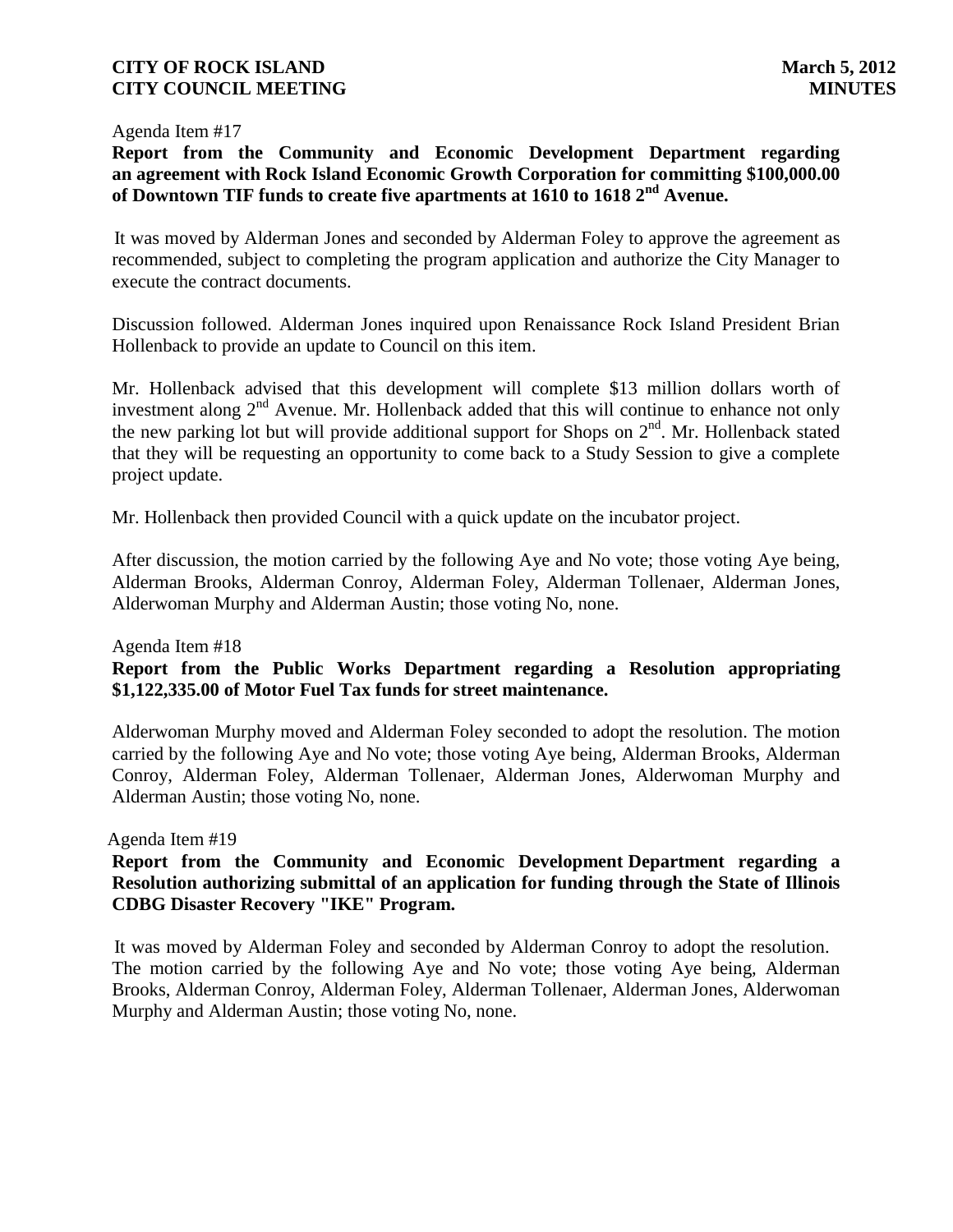#### Agenda Item #20

 **Report from the Public Works Department regarding a request from the Broadway Neighborhood Association for permission to install six (6) informational kiosks on the City Rights of Way at various locations within their neighborhood.**

Alderman Jones moved and Alderman Foley seconded to approve the request as recommended, subject to the stipulations as stated in the report.

Discussion followed. Alderman Conroy inquired as to where the kiosks would be installed and were there any restrictions on what is allowed to be put on the kiosks.

Street Maintenance Superintendant Randy Tweet stated that there are some proposed locations in the report. Mr. Tweet added that once the group comes up with the exact locations within 30 days, they will then bring those chosen areas back to Public Works for approval. Mr. Tweet commented that someone from the association will be designated to be responsible for what is put on the kiosks and for the maintenance of the kiosks.

Council further discussed this item as it related to kiosks in the right-of-way.

After discussion, the motion carried by the following Aye and No vote; those voting Aye being, Alderman Brooks, Alderman Conroy, Alderman Foley, Alderman Tollenaer, Alderman Jones, Alderwoman Murphy and Alderman Austin; those voting No, none.

#### Agenda Item #21

# **Report from the City Clerk regarding a request from Roosters Sports Bar and Grill to hold an event outside on Saturday, March 17, 2012 from 8:00 am to 5:00 pm at 2130 3rd Avenue.**

It was moved by Alderman Tollenaer and seconded by Alderman Jones to approve the event as recommended, subject to complying with all liquor license regulations. The motion carried by the following Aye and No vote; those voting Aye being, Alderman Brooks, Alderman Conroy, Alderman Foley, Alderman Tollenaer, Alderman Jones, Alderwoman Murphy and Alderman Austin; those voting No, none.

# Agenda Item #22 **Other Business**

No one signed up to address Council to speak on a topic.

Alderman Austin thanked Argus/Dispatch Reporter Brandy Donaldson for being a good ambassador for the City of Rock Island for presenting things accurately and fairly.

Alderwoman Murphy reminded everyone to Shop Rock Island. Alderwoman Murphy commented that if anyone is making plans to attend the upcoming St. Patrick's Day Parade, there are lots of businesses in Downtown Rock Island to have a good time at during and after the parade.